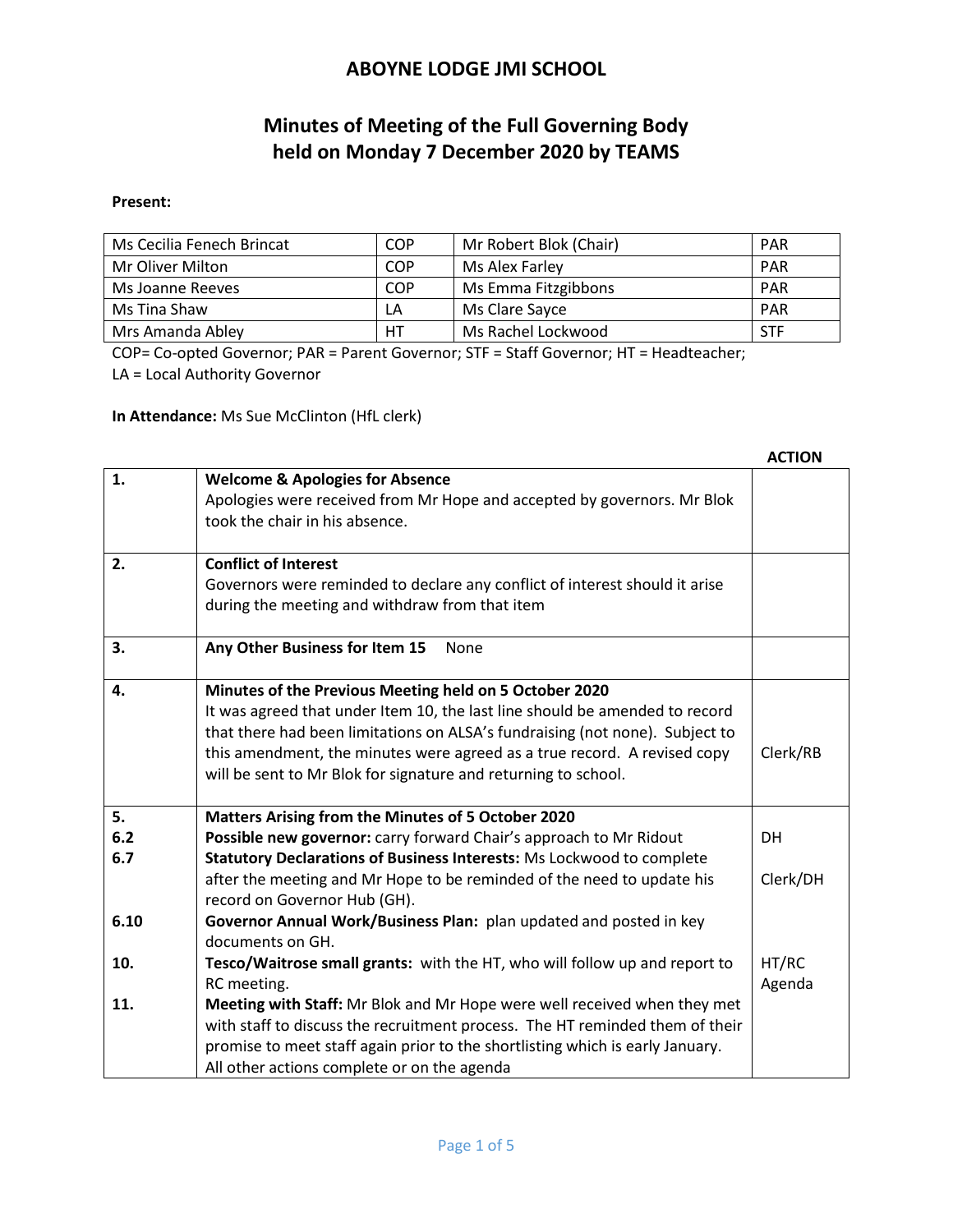| 6. | <b>Report from School Improvement Committee (SIC)</b>                         |            |
|----|-------------------------------------------------------------------------------|------------|
|    | The minutes of the meeting held on 20 November 2020 were noted.               |            |
|    | Business included School Development Plan (SDP), pupil progress meetings,     |            |
|    | Covid funding, staff and pupil survey:                                        |            |
|    | No data to inform pupil progress meetings as no SATS. Discussed               |            |
|    | how best to use Covid funding to support pupils reach expected                |            |
|    | standard by the end of the year (see HT's report).                            |            |
|    | Outcomes of staff and pupil surveys will be shared. To be done in             |            |
|    | January once gremlins in system found at Templewood School (TS)               |            |
|    | are ironed out. Q: will you use Survey Monkey? A: yes, did so at TS.          |            |
|    | Q: would it be appropriate for governors to send out the staff                |            |
|    | survey? A: Agreed this will happen in the first half of next term.            |            |
|    | School Development Plan: Much has been carried over with adjustments for      |            |
|    | catching up with learning. It was confirmed that the governor objectives      |            |
|    | carry over too. The Deputy Head will report on the development of the skills  |            |
|    | of senior leaders and it was agreed that Mrs Clinton should report to         |            |
|    | governors on wellbeing - either to attend a RC meeting or to meet with the    |            |
|    | link/representative from RC - to be determined at next RC meeting.            | RC Agenda  |
|    | Governors recorded their appreciation of all the work Mrs Clinton has         |            |
|    | undertaken since March in support of wellbeing of the school community -      |            |
|    | well above and beyond her duties. The School Development Plan was             | SIC Agenda |
|    | approved and will be reviewed at the spring SIC meeting.                      |            |
| 7. | <b>Report from Resources Committee (RC)</b>                                   |            |
|    | The RC has not met since the last FGB meeting. Mr Blok highlighted:           |            |
|    |                                                                               |            |
|    | Pay Policy was approved by Governors. At the last meeting, governors were     |            |
|    | informed that HCC advice was being sought re instigating the proposed         |            |
|    | salary increase with a deficit budget. A written response from them was not   |            |
|    | as strong as an initial verbal response and further clarification has been    |            |
|    | sought. This has not yet been received and neither has Aboyne Lodge           |            |
|    | received its visit from HCC about the proposed deficit. It was noted that in  |            |
|    | the present climate, they have other schools with greater priority and in the |            |
|    | circumstances, the school is assuming that the budget is approved and         |            |
|    | carrying on with the salary increases.                                        |            |
|    | Brokerage Visit: Aboyne Lodge is to receive a brokerage visit, focussing not  |            |
|    | on finance (like some other schools), but on governance and the needs of      |            |
|    | disadvantaged pupils. The fact that finance is not being prioritised supports |            |
|    | the approach above. Cathy Irons from HfL will meet with staff and Ms Shaw     |            |
|    | as the link governor in May 2021.                                             |            |
| 8. | <b>Update on Priority School Building Programme (PSBP)</b>                    |            |
|    | The building project is on target for re-opening from 12 April. The Head      |            |
|    | acknowledged the significant support she has had from Mr Milton, Mr Blok      |            |
|    | and Mr Hope throughout the project. Mr Blok will circulate a thank you from   |            |
|    | Y4 for clearing the hall. The Chair needs to request permission from HCC to   |            |
|    | close the school for two days at the end of the Easter term and two days at   | DH         |
|    | the beginning of the Summer term to facilitate moving into the new building.  |            |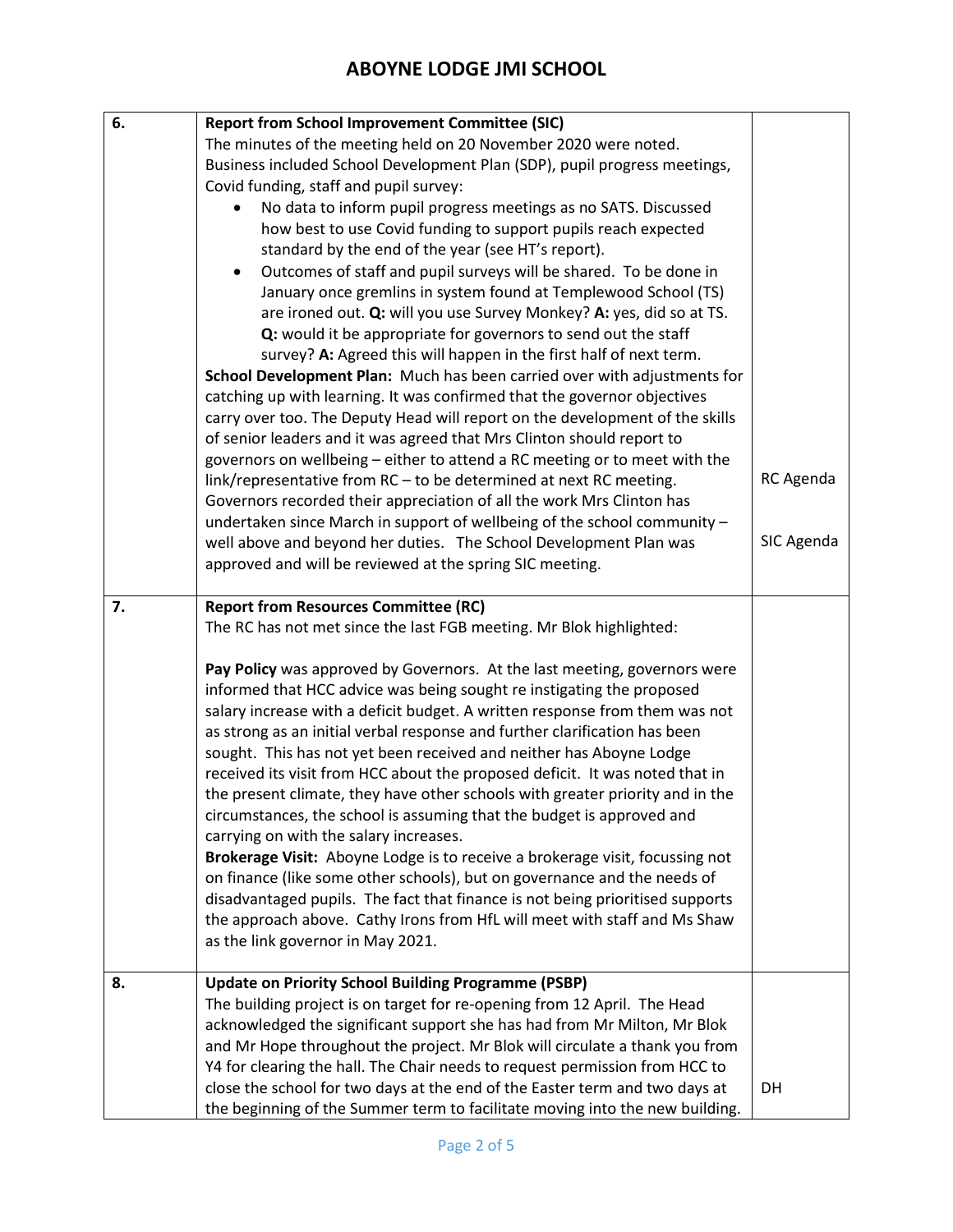|     | Parents to be informed as soon as possible.                                                                                                                                                                                                                                                                                                                                                                                                                                                                                                                                                                                                                                                                                                                                                                                                                                                                                                                                                                                                                                                                                                                                                                                                                                                                                                                                                                                                                                                                                                                                                                                                                                                                                                                                                                                                                                                                                                                                                                                                                                 |  |
|-----|-----------------------------------------------------------------------------------------------------------------------------------------------------------------------------------------------------------------------------------------------------------------------------------------------------------------------------------------------------------------------------------------------------------------------------------------------------------------------------------------------------------------------------------------------------------------------------------------------------------------------------------------------------------------------------------------------------------------------------------------------------------------------------------------------------------------------------------------------------------------------------------------------------------------------------------------------------------------------------------------------------------------------------------------------------------------------------------------------------------------------------------------------------------------------------------------------------------------------------------------------------------------------------------------------------------------------------------------------------------------------------------------------------------------------------------------------------------------------------------------------------------------------------------------------------------------------------------------------------------------------------------------------------------------------------------------------------------------------------------------------------------------------------------------------------------------------------------------------------------------------------------------------------------------------------------------------------------------------------------------------------------------------------------------------------------------------------|--|
|     | Q: what do we know about additional costs? A: come up at intervals eg the                                                                                                                                                                                                                                                                                                                                                                                                                                                                                                                                                                                                                                                                                                                                                                                                                                                                                                                                                                                                                                                                                                                                                                                                                                                                                                                                                                                                                                                                                                                                                                                                                                                                                                                                                                                                                                                                                                                                                                                                   |  |
|     | fencing by the nursery, but overall will have to see how it works out.                                                                                                                                                                                                                                                                                                                                                                                                                                                                                                                                                                                                                                                                                                                                                                                                                                                                                                                                                                                                                                                                                                                                                                                                                                                                                                                                                                                                                                                                                                                                                                                                                                                                                                                                                                                                                                                                                                                                                                                                      |  |
|     |                                                                                                                                                                                                                                                                                                                                                                                                                                                                                                                                                                                                                                                                                                                                                                                                                                                                                                                                                                                                                                                                                                                                                                                                                                                                                                                                                                                                                                                                                                                                                                                                                                                                                                                                                                                                                                                                                                                                                                                                                                                                             |  |
| 9.  | <b>Future Plans and Headteacher's Recruitment</b><br>The advert was in Teach in Herts last week. The closing date is 6 January and<br>interviews will be 18 January. The HT thought it was a very good advert,<br>reflecting the school well. Q: who is on the panel? A: Ms Reeves, Ms Sayce,<br>Mr Blok and Mr Hope. Q: what are the budget implications of a full-time<br>head after the split with TS? A: the full-time post is included in the 5-year<br>budget forecast - several components of the budget will need to be<br>reviewed including lettings and nursery, but the meeting with HCC is<br>awaited. The panel were encouraged by HR's belief that there would be<br>candidates for the post. It was noted that the TS interviews are the<br>beginning of February.                                                                                                                                                                                                                                                                                                                                                                                                                                                                                                                                                                                                                                                                                                                                                                                                                                                                                                                                                                                                                                                                                                                                                                                                                                                                                          |  |
| 10. | <b>Headteacher's Report</b><br>The HT's report, posted in advance of the meeting, covers various aspects of<br>the school's response to Covid - closures and isolations, progress and<br>attainment, wellbeing, catch up strategy and use of Covid funds, and<br>protocols for remote learning:<br>A summary of the catch-up strategy and use of Covid funding is<br>detailed in the HT's report (and is on the website as is required).<br>There is nearly £16k to support as many pupils as possible. In<br>٠<br>addition to the Back on Track materials, there is targeted support,<br>prioritising the needs of SEN and disadvantaged pupils - use of<br>tapestry, therapy and nurture resources, and tutoring support for<br>those who need more intensive input.<br>The report also reiterates the remote learning protocols. Each of<br>$\bullet$<br>these has been put to the test, some have worked very well and in<br>other cases, adjustments have been made as necessary. It has been<br>a steep learning curve and not as simple as the government thinks.<br>School was congratulated by one parent for the huge improvements<br>made since the first lockdown with the introduction of google<br>classrooms. Q: how have you adjusted? A: technology issues at<br>teachers' homes can be problematic. Found that some had no<br>cameras, so with ALSA money, have provided webcams for all<br>teachers. The requirement to isolate comes without notice, so a<br>teacher may find they do not have the learning materials at home.<br>Overall, have worked very hard to facilitate remote learning when<br>been required for the different reasons, and done as much as<br>possibly can.<br>Q: what is happening about maternity cover? A: Covered in Y3 by a male<br>teacher and in Nursery, by a cover who has worked there before.<br>Q: Are there plans for a PE co-ordinator and literacy co-ordinator to cover<br>subsequent gaps? A: yes, will be allocated this week.<br>The visit from the Herts Improvement Partner (HIP) will be reported to the |  |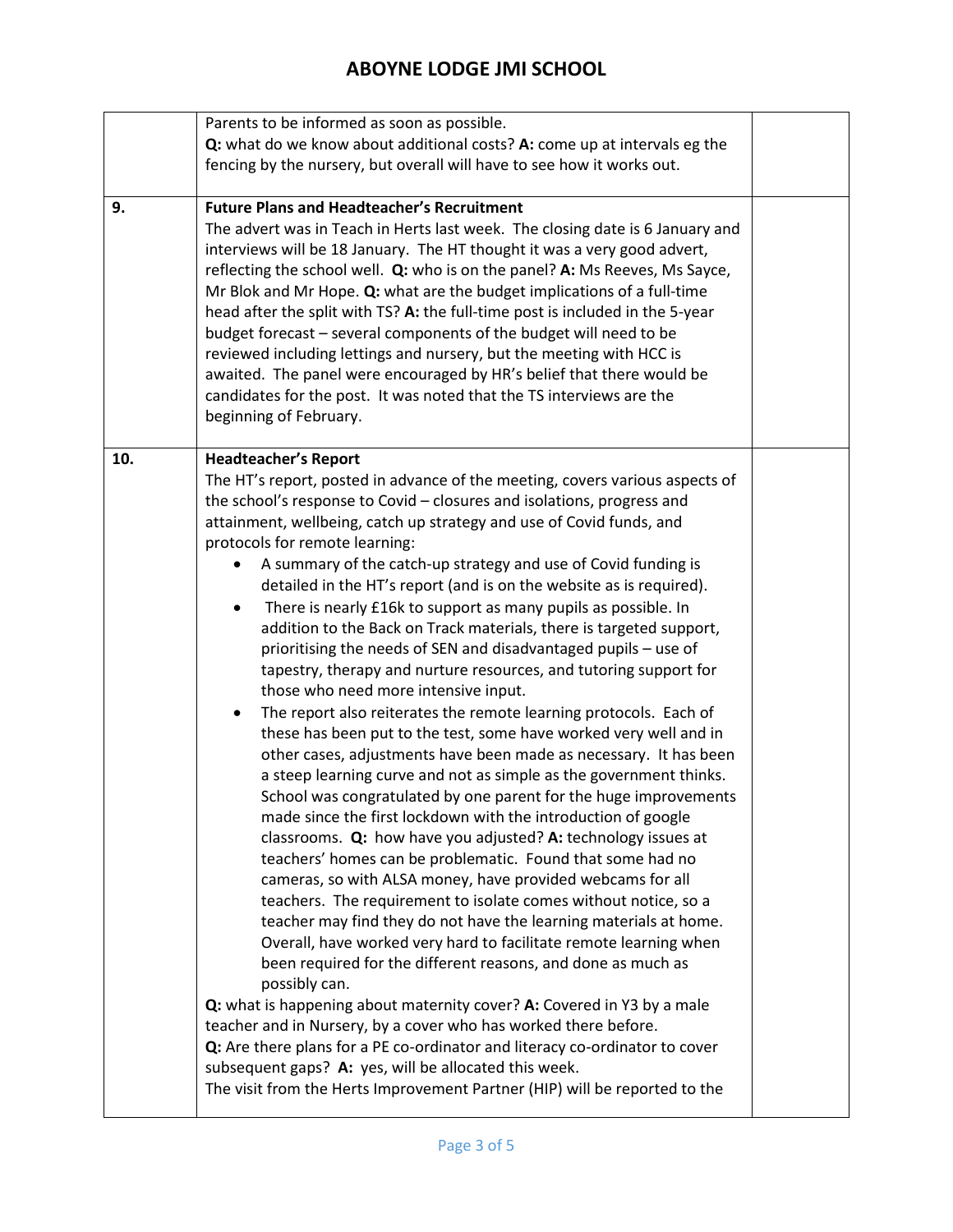| 10.2<br>10.3         | next SIC meeting. It took place last week with the HT and Chair, and was very<br>positive. The HT will post the report on GH.<br>SEN Information Report: updated and on the website.<br>Progress of Disadvantaged Children: As stated earlier, their needs were<br>identified during the pupil progress meetings and prioritised for learning<br>support as required. A very small number are being monitored closely.                                                                                                                                                                                                                                                                                                                                                 | SIC Agenda<br>HT  |
|----------------------|------------------------------------------------------------------------------------------------------------------------------------------------------------------------------------------------------------------------------------------------------------------------------------------------------------------------------------------------------------------------------------------------------------------------------------------------------------------------------------------------------------------------------------------------------------------------------------------------------------------------------------------------------------------------------------------------------------------------------------------------------------------------|-------------------|
| 11.                  | <b>Safeguarding Update</b><br>No significant issues to bring to the attention of governors.                                                                                                                                                                                                                                                                                                                                                                                                                                                                                                                                                                                                                                                                            |                   |
| 12.                  | <b>Link Governor and School Visit Reports</b>                                                                                                                                                                                                                                                                                                                                                                                                                                                                                                                                                                                                                                                                                                                          |                   |
|                      | Governors have been active either in person or remotely. Mr Milton will<br>write up a PE visit, Ms Reeves will do a brief note reflecting her visit with the<br>HT re Covid measures, and Ms Sayce has had a couple of discussions with the<br>SENCO. They are sending out a survey to parents who receive SEN support.                                                                                                                                                                                                                                                                                                                                                                                                                                                | OM/JR/CS          |
| 13.                  | <b>Policies</b><br>None presented for approval - bar pay policy (see Item 7). The HT will check<br>whether governors are due to sign off the Supporting Children with Medical<br>Needs policy.                                                                                                                                                                                                                                                                                                                                                                                                                                                                                                                                                                         | HT                |
| 14.                  | <b>Governance Matters</b>                                                                                                                                                                                                                                                                                                                                                                                                                                                                                                                                                                                                                                                                                                                                              |                   |
| 14.1                 | FGB Membership & Recruitment: Only one co-opted vacancy. See Item                                                                                                                                                                                                                                                                                                                                                                                                                                                                                                                                                                                                                                                                                                      |                   |
|                      | 5.6.2 above                                                                                                                                                                                                                                                                                                                                                                                                                                                                                                                                                                                                                                                                                                                                                            |                   |
| 14.2<br>14.3<br>14.4 | Annual Work Schedule: See Item 5.6.10 above.<br>Governor Training & Development: Agreed that the next in-house session<br>will be Vision, Mission and Strategy and Ms Brincat will co-ordinate<br>arrangements. Ofsted is not imminent, but nearer the time, the HT<br>recommended that governors take advantage of a session with the HIP on<br>the Ofsted interview. Governors were also asked to note the training<br>updates posted on GH recently by the Clerk.<br>It was suggested that governors look for training courses relating to the<br>needs of disadvantaged children, given the focus of the brokerage visit next<br>May. All available training can be accessed via Governor Hub.<br>Governor Self-Review: Please complete as requested by Ms Reeves. | CB<br>All Govrs   |
| 14.5                 | Induction Pack Annual Review: Was maintained by Ms Cameron Griffiths.<br>The current pack is in Key Documents on GH. Carry forward to next meeting.                                                                                                                                                                                                                                                                                                                                                                                                                                                                                                                                                                                                                    | Jan FGB<br>Agenda |
| 15.                  | Any Other Business as notified in Item 3<br>None                                                                                                                                                                                                                                                                                                                                                                                                                                                                                                                                                                                                                                                                                                                       |                   |
| 16.                  | <b>Date of Next Meeting</b><br>Monday 25 January 2021 at 6pm.                                                                                                                                                                                                                                                                                                                                                                                                                                                                                                                                                                                                                                                                                                          |                   |

Signed: ................................................... Date: .................................. (Chair)